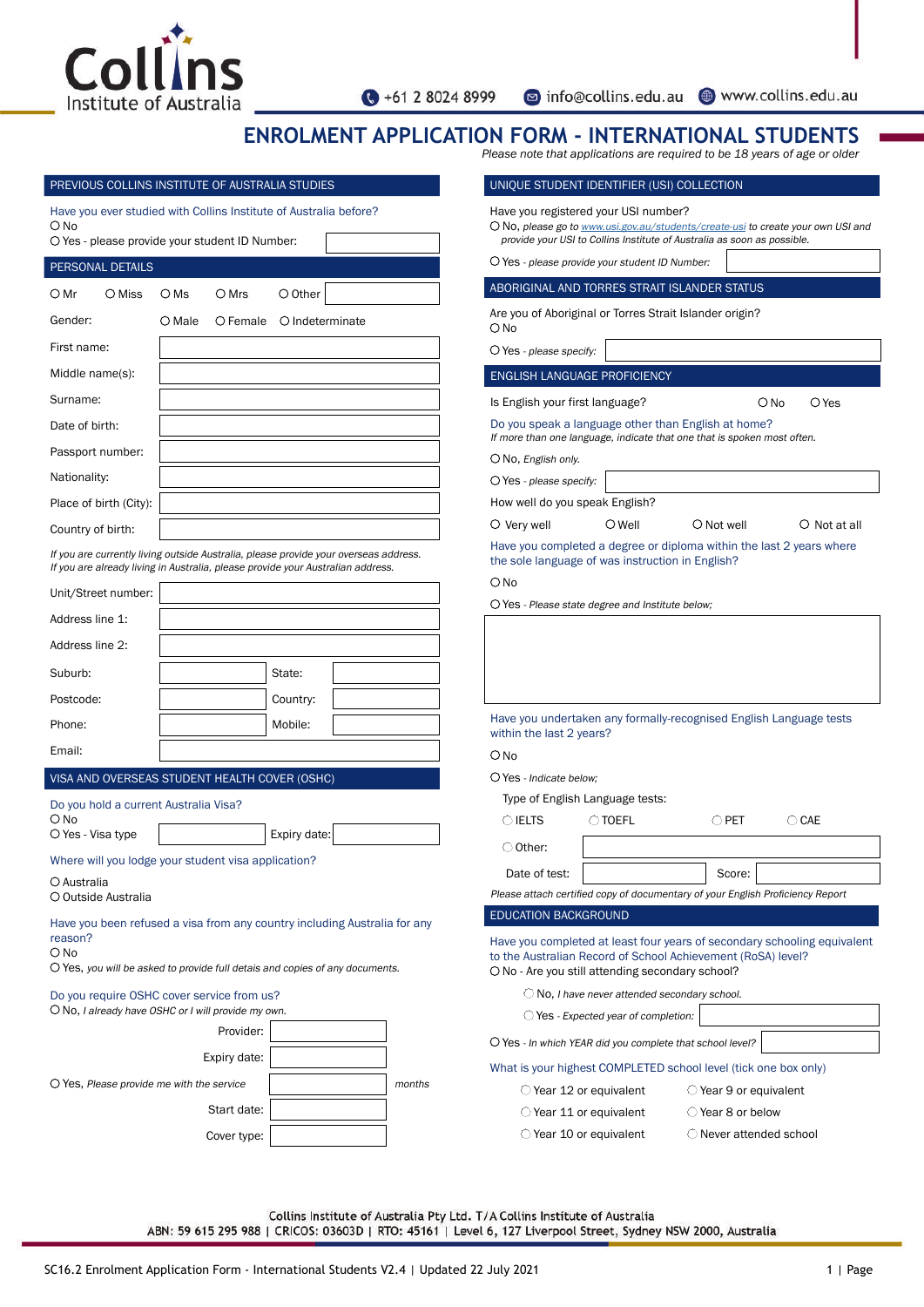

o info@collins.edu.au 
www.collins.edu.au

# **ENROLMENT APPLICATION FORM - INTERNATIONAL STUDENTS**

*Please note that applications are required to be 18 years of age or older*

#### PREVIOUS QUALIFICATIONS

Have you SUCCESSFULLY completed any of the following qualifications? ONo

Yes - Tick ANY applicable boxes (you may indicate more than one).

- Bachelor Degree or Higher Degree
- Advanced Diploma or Associate Degree
- Diploma (or Associate Diploma)
- Certificate IV (or Advanced Certificate / Technician)
- Certificate III (or Trade Certificate)
- Certificate II
- Certificate other than these

Please list any qualifications or work experience you have completed and the year of completion. (Attach resume if appropriate.)

| Year: |  |
|-------|--|
| Year: |  |
| Year: |  |
| Year: |  |
| Year: |  |

Do you wish to apply for course credit through recognition of qualifications and statements of attainment issued by another Australian RTO (National Recognition) or credit transfer?

 $\bigcap$  No

Yes, Certified copies of transcripts from previous qualifications, and RPL/RCC & Credit Transfer Application form are attached to this application.

Do you wish to apply for course credit through Recognition of Prior Learning? O No

Yes, You will be contacted to discuss this further.

## DISABILITY DETAILS

Do you consider yourself to have a disability, impairment or long-term condition?  $O$  No

Yes - Please indicate the area of disability, impairment or long-term condition.  $(tick as many as an\nolimitsnb)$ 

| $\bigcirc$ Hearing  | $\bigcirc$ Physical | $\bigcirc$ Visual                                    | $\bigcirc$ Intellectual |
|---------------------|---------------------|------------------------------------------------------|-------------------------|
| $\bigcirc$ Learning |                     | $\bigcirc$ Mental illness $\bigcirc$ Chronic illness |                         |

 $\bigcirc$  Acquired brain injury  $\bigcirc$  Other:

Do you request for any special need / supports? O No

O Yes, please specify;

| NEXT OF KIN / EMERGENCY CONTACT |  |          |  |  |  |  |  |
|---------------------------------|--|----------|--|--|--|--|--|
| First name:                     |  |          |  |  |  |  |  |
| Middle name(s):                 |  |          |  |  |  |  |  |
| Unit/Street number:             |  |          |  |  |  |  |  |
| Address line 1:                 |  |          |  |  |  |  |  |
| Address line 2:                 |  |          |  |  |  |  |  |
| Suburb:                         |  | State:   |  |  |  |  |  |
| Postcode:                       |  | Country: |  |  |  |  |  |
| Phone:                          |  | Mobile:  |  |  |  |  |  |
| Email:                          |  |          |  |  |  |  |  |

# **SERVICES**

#### **Homestay**

Would you like Collins Institute of Australia to arrange homestay for you?  $ONO$ 

Yes - Accommodation Placement Fee – available upon request.

#### Airport Pickup and Transfer on Arrival

Do you require pick up from Sydney Airport to your place of accommodation? O<sub>No</sub>

Yes - Airport Pick Up Service Fee – available upon request.

#### SELECT YOUR COURSE

\*Preferable Timetable is subject to change without notice.

## **ENGLISH**

General English CRICOS Code: *098554M*

O Evening Class\* Weekend Class\*

Start Date: Class start is every Monday

No. of weeks: Maximum 52 weeks

#### BUSINESS COURSE

BSB40120 Certificate IV in Business (*Leadership*) CRICOS Code: 105982F | Course Duration: 52 weeks

O Evening Class\* Weekend Class\*

Start Date: Please see an academic calendar below:

#### LEADERSHIP AND MANAGEMENT COURSE

BSB50420 Diploma of Leadership and Management CRICOS Code: 104327A | Course Duration: 104 weeks

O Evening Class\* Weekend Class\*

Start Date:

Please see an academic calendar below:

BSB60420 Advanced Diploma of Leadership and Management CRICOS Code: 105981G | Course Duration: 104 weeks

O Evening Class\* Weekend Class\*

Start Date: Please see an academic calendar below:

| <b>INTAKE DATES</b>                   |                                                                                                                                        |        |        |        |          |        |        |        |
|---------------------------------------|----------------------------------------------------------------------------------------------------------------------------------------|--------|--------|--------|----------|--------|--------|--------|
| <b>2021 INTAKE</b>                    |                                                                                                                                        |        |        |        |          |        |        |        |
| <b>CIV</b>                            | 04 Jan                                                                                                                                 | 08 Feb | 05 Apr | 10 May | 05 Jul   | 09 Aug | 04 Oct | 08 Nov |
| <b>DIP</b>                            | 04 Jan                                                                                                                                 |        | 05 Apr |        | 05 Jul   | 09 Aug | 04 Oct | 08 Nov |
| <b>ADV</b>                            | 04 Jan                                                                                                                                 |        | 05 Apr |        | 05 Jul   |        | 04 Oct |        |
| <b>2022 INTAKE</b>                    |                                                                                                                                        |        |        |        |          |        |        |        |
| <b>CIV</b>                            | 03 Jan                                                                                                                                 | 07 Feb | 04 Apr | 09 May | 04 Jul   | 08 Aug | 03 Oct | 07 Nov |
| <b>DIP</b>                            | 03 Jan                                                                                                                                 |        | 04 Apr |        | 04 Jul   | 08 Aug | 03 Oct | 07 Nov |
| <b>ADV</b>                            | 03 Jan                                                                                                                                 |        | 04 Apr |        | 04 Jul   | 08 Aug | 03 Oct |        |
| <b>2023 INTAKE</b>                    |                                                                                                                                        |        |        |        |          |        |        |        |
| <b>CIV</b>                            | 03 Jan                                                                                                                                 | 06 Feb | 03 Apr | 08 May | 03 Jul   | 07 Aug | 02 Oct | 06 Nov |
| <b>DIP</b>                            | 03 Jan                                                                                                                                 |        | 03 Apr |        | $03$ Jul | 07 Aug | 02 Oct | 06 Nov |
| <b>ADV</b>                            | 03 Jan                                                                                                                                 |        | 03 Apr |        | 03 Jul   | 07 Aug | 02 Oct |        |
| CIV <sub></sub><br>$=$<br>DIP.<br>$=$ | Certificate IV in Business (Leadership)<br>Diploma of Leadership and Management<br>ADV = Advanced Diploma of Leadership and Management |        |        |        |          |        |        |        |

Collins Institute of Australia Pty Ltd. T/A Collins Institute of Australia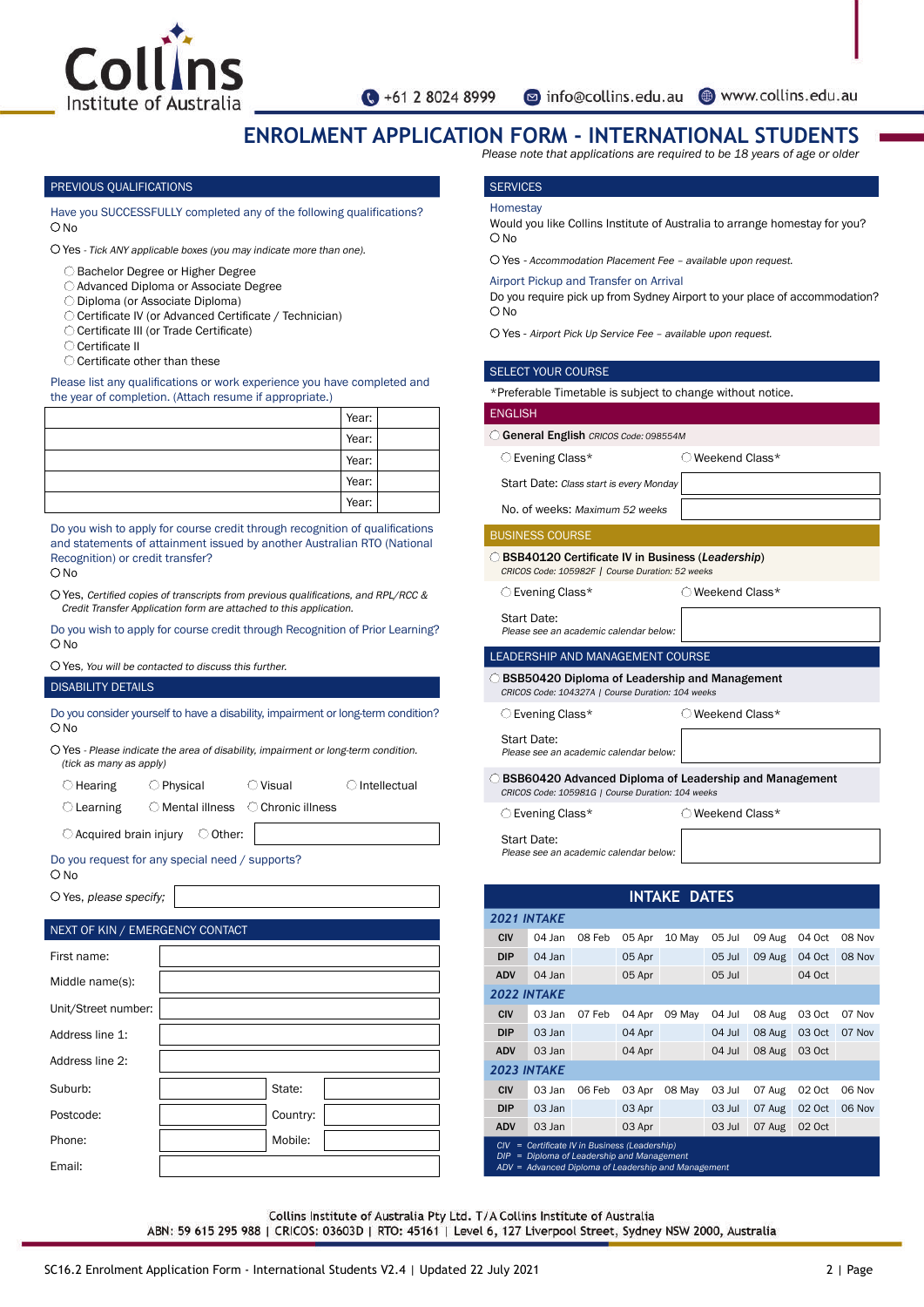

o info@collins.edu.au 
www.collins.edu.au

# **ENROLMENT APPLICATION FORM - INTERNATIONAL STUDENTS**

*Please note that applications are required to be 18 years of age or older*

## TERMS AND CONDITIONS – INTERNATIONAL STUDENTS

#### **REFUNDS**

Our refund policy is included in the Letter of Offer and Student Agreement that you are required to sign prior to commencement of your course to indicate acceptance of the offer of enrolment and the terms and conditions specified.

The following tuition and non-tuition fees are not refundable under any circumstances, including visa rejection:

- Enrolment application fee: \$200 (required to process your application)
- Airport pick-up fee
- Homestay accommodation placement fee

## **Homestay accommodation**

The homestay accommodation placement fee is available upon request and non-refundable. All homestay accommodation fees must be paid to the agent unless otherwise advised by the agent. Requests for refunds of homestay accommodation fees must be made to the agent. Collins Institute of Australia does not guarantee or refund any homestay accommodation fees.

#### **Education agents**

If you use an education agent and that agent charges their own fees to students (in addition to Collins Institute of Australia's tuition and non-tuition fees), those fees remain the responsibility of the agent. Collins Institute of Australia is not responsible for the agent's own fees and does not protect or refund those fees under any circumstances.

Students who wish to seek a refund or have the amount they owe on their fees reduced must apply to Collins Institute of Australia using the Refund Application Form. If your refund is approved, you can have it paid to you or you can nominate another trusted person to receive the money if you prefer. You are asked to specify the recipient (yourself or someone else) and provide the recipient's contact and bank details on the Refund Application Form.

#### Collins Institute of Australia will:

- Assess your request fairly and in accordance with the Fees and Refunds Policy and Procedures.
- Issue you with the decision in writing, using the Notice of Refund Decision letter within 10 working days of receipt of the Refund Application Form.
- If the refund was approved, detail how the refund was calculated and issue the refund within 10 working days of providing the outcome to the students.
- If the refund was not approved, explain the reason for the decision and your right to lodge an appeal of the decision within 20 working days of the date of the Notice of Refund Decision letter, in accordance with Collins Institute of Australia's Complaints and Appeals Policy and Procedures.
- Require you to accept the decision in writing and give you a copy of the decision for your records.
- Maintain our records of the decision, the acceptance and any refunds paid to you for at least 2 years after you ceases to be an accepted student.

# **Refund prior to course commencement**

- 100% refund where student is refused a visa.
- 100% refund where Collins Institute of Australia cancels the course prior to commencement.
- 80% refund where a student withdraws 29 days or more before course commencement.
- 0% refund where a student withdraws less than 28 days before the course commencement.

#### **Refund after course commencement**

- A full refund will be paid in the event of Collins Institute of Australia default.
- If a student is refused a visa but has already commenced their course, non-tuition fees will not be refunded. However,
- For ELICOS course, tuition fees will be refunded from the day of the student default as per Section 7 of the ESOS Act (Calculation of Refund) Specification 2014. The student will be refunded the weekly tuition fees multiplied by the number of weeks the student is in default.
- 
- For VET course, fees will not be refunded.

## **Other circumstances where no refund (0%) will be provided**

- If a student is refused a visa and the reason for the refusal is:
	- Did not start the course at the location on the agreed starting day or;
	- Withdraws from the course at that location or;
	- Did not pay the tuition and non-tuition fees due.
- Collins Institute of Australia terminates a student's enrolment because of a failure to comply with Collins Institute of Australia's policies,
- unsatisfactory academic progress or attendance.
- If a student is in breach of their student visa conditions. • If a student has supplied incorrect, false or misleading information.
- 

Collins Institute of Australia may consider written requests for refunds due to compassionate and compelling circumstances as indicated above and may increase the refund amount.

# **Outcomes of refund decisions**

Within 10 working days of receipt of your completed Refund Application Form, Collins Institute of Australia will review the application and supporting documents, and issue you with a Notice of Refund Decision that will explain:

- Whether or not the refund was approved.
	- If it was approved, the amount of the refund and a detailed explanation of how the refund was calculated.
	- If it was not approved, the reasons for the refusal and your right to appeal the decision in accordance with Collins Institute of Australia's Complaints and Appeals Policy and Procedures.

If the refund was approved, Collins Institute of Australia will Issue therefund or adjustment notice within 10 working days of providing the outcome to the students.

You are responsible for keeping a copy of the signed Enrolment Application Form and the Letter of Offer and Student Agreement, as well as receipts of any payments for tuition fees or non-tuition fees.

Collins Institute of Australia Pty Ltd. T/A Collins Institute of Australia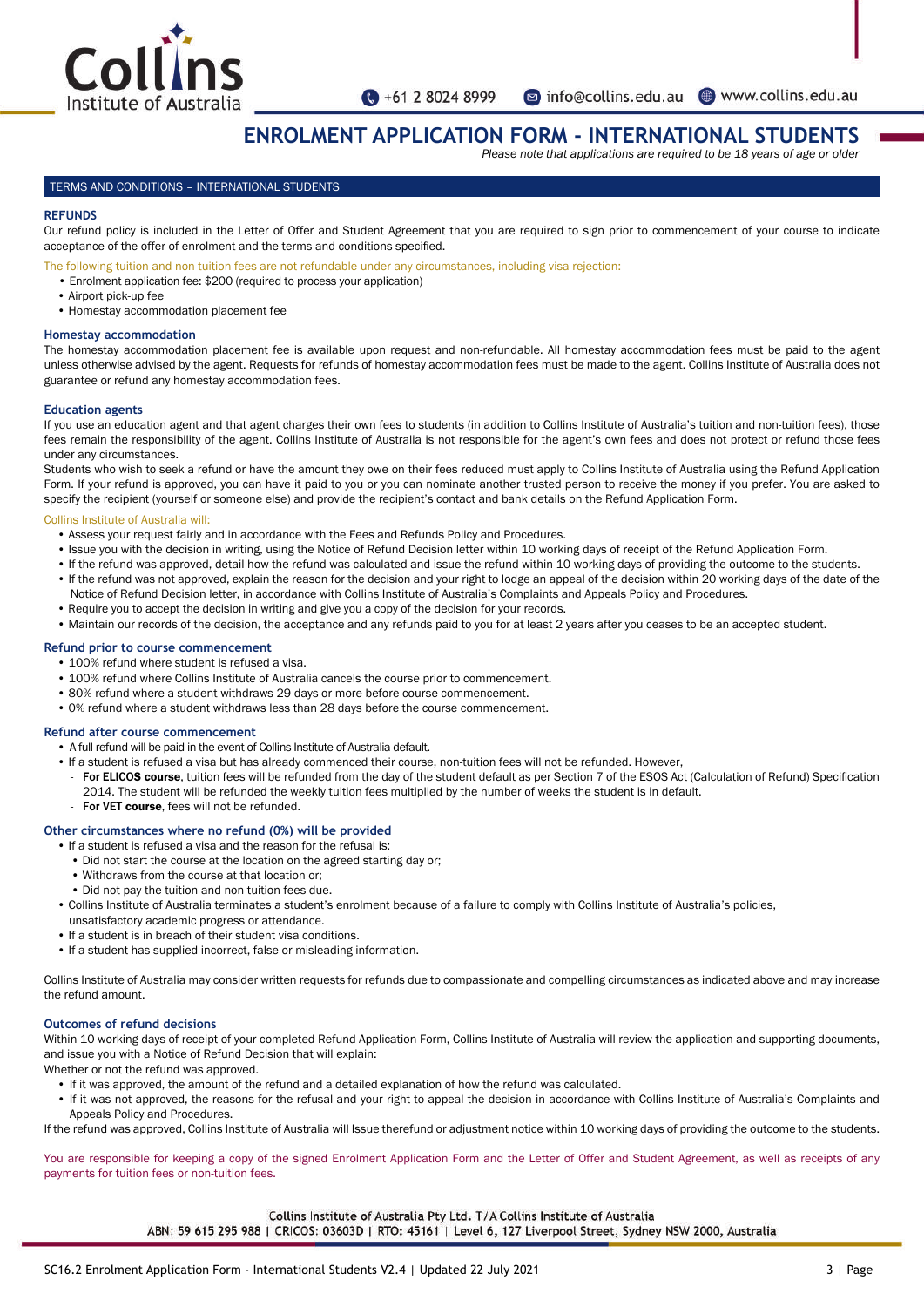

•61 2 8024 8999

# **ENROLMENT APPLICATION FORM - INTERNATIONAL STUDENTS**

*Please note that applications are required to be 18 years of age or older*

## WRITTEN AGREEMENT – INTERNATIONAL STUDENTS

In signing this Enrolment Application Form, you agree:

- That the information you have provided on this form is true, correct and complete.
- That you have been provided with appropriate and sufficient information to make an informed decision about your enrolment in this course.
- That you have read and understood Collins Institute of Australia's Privacy Policy.
- Information concerning students, including information submitted on the Enrolment Application Form may be shared among Collins Institute of Australia the Commonwealth, the Australian Government and designated authorities, and, if relevant, the Tuition Protection Service (TPS) and the ESOS Assurance Fund Manager This information includes personal and contact details, course enrolment details and changes, and the circumstances of any suspected breach by the student of a student visa condition.
- The information may be disclosed to the National Centre for Vocational Education Research (NCVER) and/or other authorised agencies and departments. In certain circumstances information collected during your enrolment can be disclosed without your consent where authorised or required by law, as described above.
- The provision of this information is necessary for both enrolment and re-enrolment. Information provided will be held securely and disposed of securely when no longer needed. You may access your personal information by contacting Collins Institute of Australia.
- For VET applicants only, that you have read and understood Collins Institute of Australia's Student Handbook.
- That you have been provided with detailed information about the tuition fees and non-tuition fees associated with your course enrolment including information on all tuition fees and non - tuition fees, payment terms, and the applicable Refund Policy.
- That you have the financial capacity to meet all tuition fees and non tuition fees, and agree to pay them as they become due.
- To provide Collins Institute of Australia with current and accurate contact details and notify Collins Institute of Australia within 7 days if anything changes. • To be bound by Collins Institute of Australia's Student Code of Conduct and other student policies and procedures, as well as National and State legislation and regulations including any variations that are made from time to time.
- That you have included certified documents to meet the conditions of your offer (if applicable).
- •"This written agreement, and the right to make complaints and seek appeals of decisions and action under various processes, does not affect the rights of the student to take action under the Australian Consumer Law if the Australian Consumer Law applies."

# STUDENT DECLARATION

I certify that all information I have provided on this form is true and correct.

# AGENT DECLARATION

As an authorisation of Collins Institute of Australia agent, I/We take full responsibility for verifying any of the information provided in this application on behalf of Collins Institute of Australia and that Collins Institute of Australia may take action under that agreement, including the cancellation of the agreement for any false or misleading information or breach of the Code of Conduct.

| <b>STUDENT</b> |  |
|----------------|--|
| Printed name:  |  |
|                |  |
| Signature:     |  |
|                |  |
| Date:          |  |
|                |  |

| <b>AGENT DETAILS (if applicable)</b> |  |  |  |  |  |  |
|--------------------------------------|--|--|--|--|--|--|
| Name:                                |  |  |  |  |  |  |
| Contact details:                     |  |  |  |  |  |  |
| Signature:                           |  |  |  |  |  |  |
| Date:                                |  |  |  |  |  |  |
| Stamp:                               |  |  |  |  |  |  |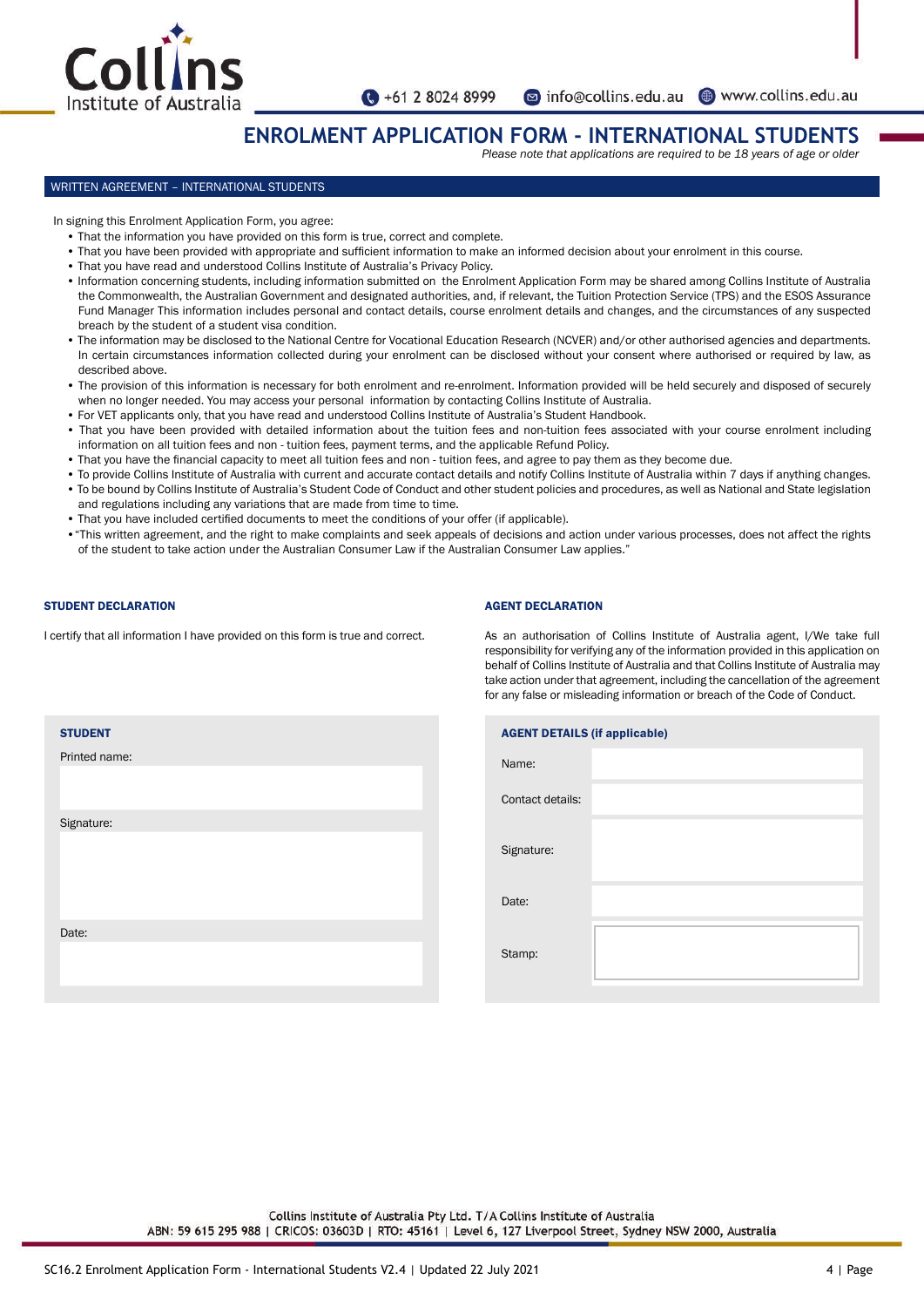

nfo@collins.edu.au www.collins.edu.au

**ENROLMENT APPLICATION FORM - INTERNATIONAL STUDENTS**

*Please note that applications are required to be 18 years of age or older*

# FINANCIAL FUND

Do you have access to sufficient funds to support you and your dependants (if any) for the total period of your stay in Australia to ensure that you meet course progress? This includes tuition fees, travel costs, living costs as outlined on the Department of Home Affairs website: http://www.homeaffairs.gov.au/Trav/Stud/More/Student-Visa-Living-Costs-and-Evidence-of-Funds

## Please indicate your source of funding:

| $O$ Self-Funded              | $\bigcirc$ Parent | $\bigcirc$ Relative           | ○ Bank Loan                            | $\bigcirc$ Employer |                                | $\bigcirc$ Scholarship |     |
|------------------------------|-------------------|-------------------------------|----------------------------------------|---------------------|--------------------------------|------------------------|-----|
| <b>Expenses</b>              |                   | <b>Per Person</b>             | <b>Amount Required in AUD</b>          |                     | <b>Do You Have These Fund?</b> |                        |     |
|                              |                   |                               |                                        |                     | <b>YES</b>                     | N <sub>O</sub>         | N/A |
| Travel                       |                   | If applying outside Australia | \$2,000 (anywhere else) or             |                     | $\circ$                        | O                      |     |
|                              |                   |                               | \$2,500 (East or Southern Africa) or   |                     | $\bigcirc$                     | O                      | ∩   |
|                              |                   |                               | \$3,000 (West Africa)                  |                     | $\bigcirc$                     | O                      | O   |
|                              |                   | If applying in Australia      | \$1,000 (anywhere else) or             |                     | $\bigcirc$                     | Ο                      |     |
|                              |                   |                               | \$1,500 (Africa)                       |                     | O                              | O                      | O   |
| Tuition                      |                   | Applicant                     | Course Fees for one academic year      |                     | $\circ$                        | O                      |     |
|                              |                   | School-age-children aged 5-18 | \$8,000 per year for each child        |                     | $\circ$                        | О                      | O   |
| Living                       |                   | Applicant                     | \$20,290 per year                      |                     | $\bigcirc$                     | Ο                      |     |
|                              |                   | Partner                       | \$7,100 per year                       |                     | $\bigcirc$                     | O                      | ∩   |
|                              |                   | Each Child                    | \$3,024                                |                     | O                              | O                      | 0   |
| Overseas Health Cover (OSHC) |                   | Single                        | Visa length cover, approx. \$41/month  |                     | $\bigcirc$                     | O                      |     |
|                              |                   | Couple (No Children)          | Visa length cover, approx. \$231/month |                     | $\circ$                        | O                      | ∩   |
|                              |                   | Family                        | Visa length cover, approx. \$416/month |                     | $\circ$                        | C                      |     |

# GENUINE TEMPORARY ENTRANT (GTE) ASSESSMENT

#### About this section:

This section helps Collins Institute of Australia assess whether you meet the Australian Government's Genuine Temporary Entrant (GTE) Criteria. It is important that the section is correctly completed and that all required documentation is attached.

See www.homeaffairs.gov.au/StudyinginAustralia/Documents/direction-no-69.pdf

(If the space provided below is not enough please provide your answers on a separate sheet)

#### 1. How did you find out about Collins Institute of Australia?

 $O$  Agent

O Other

2. What are the reasons for choosing to undertake selected course(s)?

3. Please explain how the course you have chosen will benefit to your future plan.

4. What are the reasons for choosing Collins Institute of Australia over other providers in Australia?

Collins Institute of Australia Pty Ltd. T/A Collins Institute of Australia